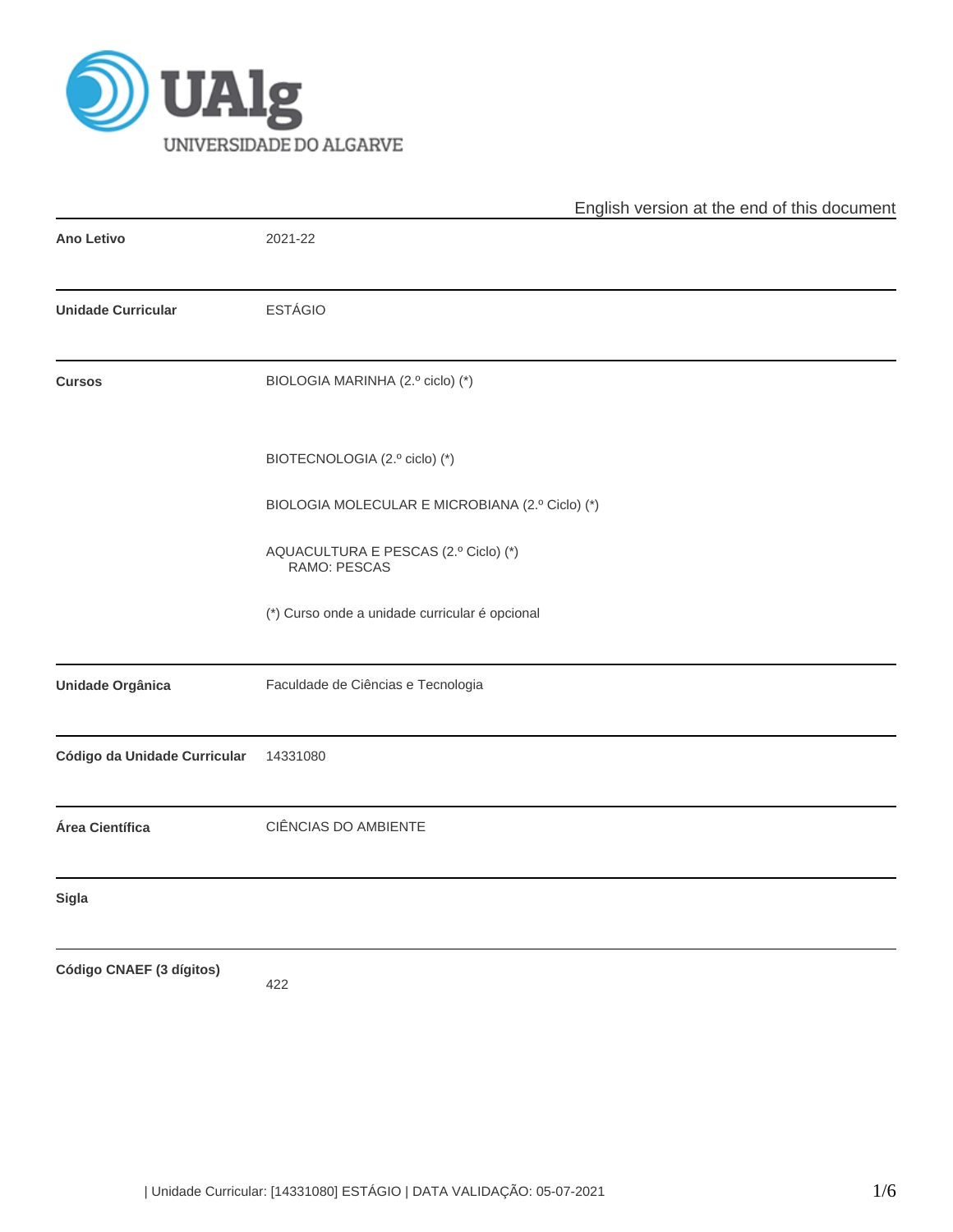

**Contributo para os Objetivos de Desenvolvimento Sustentável -** 4 14 15 **ODS (Indicar até 3 objetivos)**

| Línguas de Aprendizagem    | Português e Inglês         |  |
|----------------------------|----------------------------|--|
|                            |                            |  |
| Modalidade de ensino       | Presencial                 |  |
| <b>Docente Responsável</b> | João Carlos Serafim Varela |  |

| <b>TOTAL HORAS DE CONTACTO (*)</b><br><b>TIPO DE AULA</b><br><b>I DOCENTE</b><br><b>URMAS</b> |
|-----------------------------------------------------------------------------------------------|
|-----------------------------------------------------------------------------------------------|

\* Para turmas lecionadas conjuntamente, apenas é contabilizada a carga horária de uma delas.

| <b>ANO</b> | <b>PERIODO DE FUNCIONAMENTO*</b> | <b>HORAS DE CONTACTO</b> | <b>LHORAS TOTAIS DE TRABALHO</b> | <b>ECTS</b> |
|------------|----------------------------------|--------------------------|----------------------------------|-------------|
| 1, 20, 10  |                                  |                          | N/D                              |             |

\* A-Anual;S-Semestral;Q-Quadrimestral;T-Trimestral

## **Precedências**

Sem precedências

# **Conhecimentos Prévios recomendados**

Formação em ciências biológicas.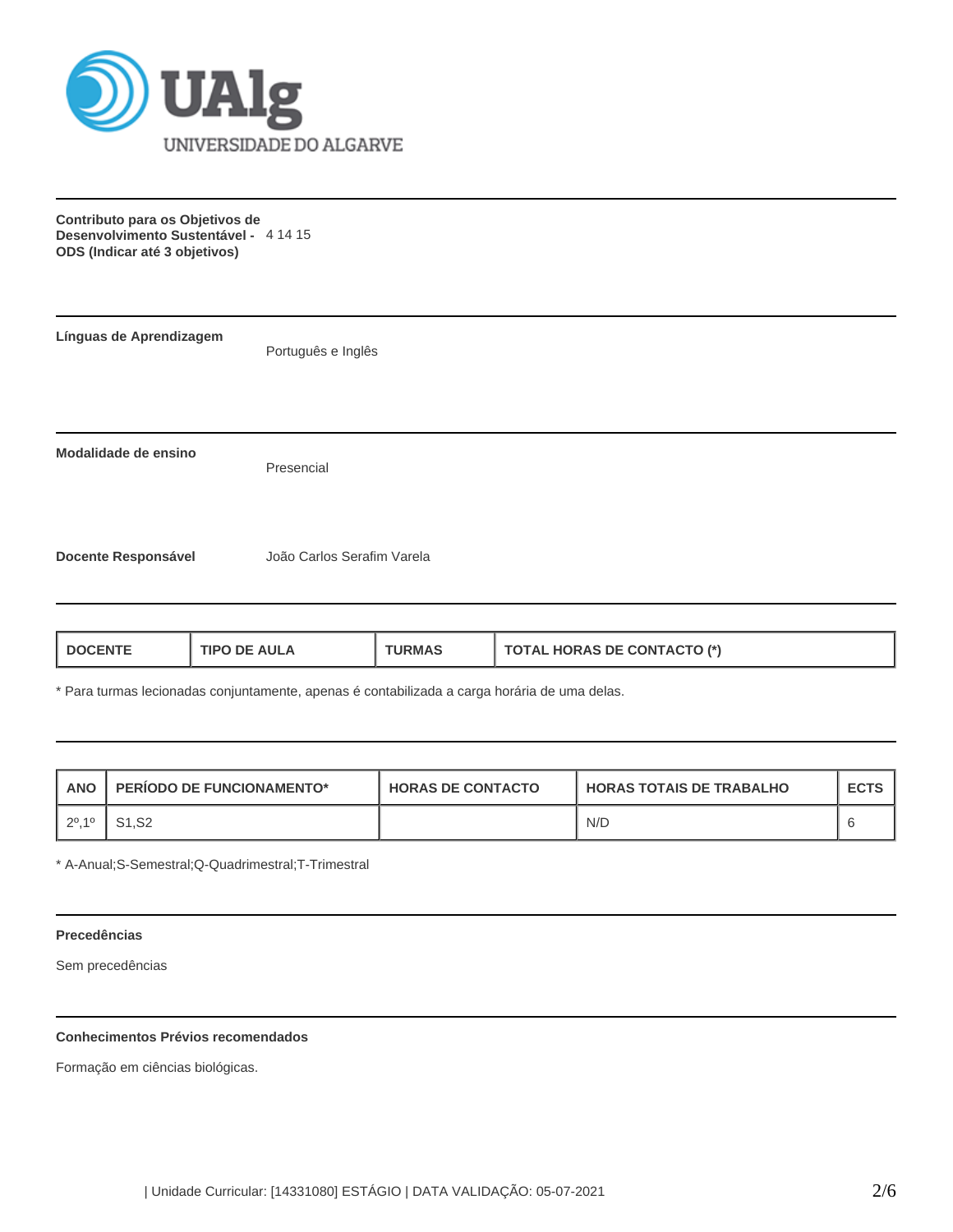

#### **Objetivos de aprendizagem (conhecimentos, aptidões e competências)**

O objetivo da UC é expor os alunos à investigação e à aprendizagem prática em ambiente de trabalho da vida real, incluindo estágios em empresas que operam na área científica do mestrado.

#### **Conteúdos programáticos**

Não existe um programa. Este é um curso de trabalho prático. Os alunos serão integrados em grupos de investigação e/ou numa equipa de I&D de uma empresa onde realizarão diferentes tarefas sob supervisão.

## **Metodologias de ensino (avaliação incluída)**

Trabalho prático sob supervisão de pós-docs e investigadores doutorados ou com reconhecido mérito na área, em particular quando em regime empresarial. Caso o investigador não tenha grau de doutor, será obrigatório que o orientador principal seja doutorado. A avaliação é baseada em um relatório escrito pelos alunos descrevendo o trabalho prático, o que eles aprenderam e como eles se beneficiaram da experiência.

#### **Bibliografia principal**

A bibliografia específica dependerá de cada estágio. Os orientadores atribuirão literatura apropriada.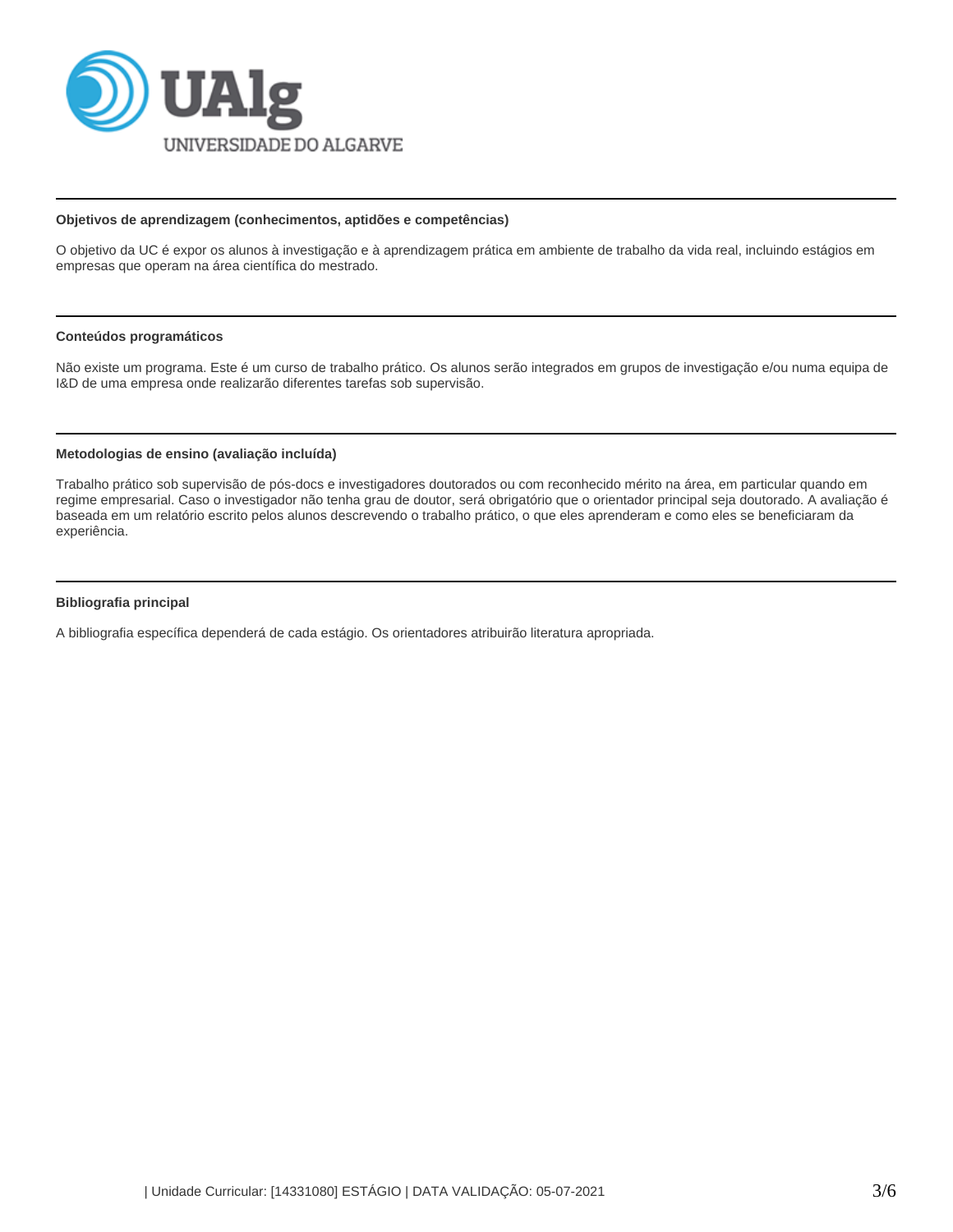

| <b>Academic Year</b>                                                                                   | 2021-22                                                                                                                                                                                                               |  |
|--------------------------------------------------------------------------------------------------------|-----------------------------------------------------------------------------------------------------------------------------------------------------------------------------------------------------------------------|--|
| <b>Course unit</b>                                                                                     | <b>PLACEMENT</b>                                                                                                                                                                                                      |  |
| <b>Courses</b>                                                                                         | MARINE BIOLOGY (*)<br>Common Branch<br><b>BIOTECHNOLOGY (*)</b><br>Common Branch<br>MOLECULAR AND MICROBIAL BIOLOGY (*)<br>Common Branch<br>AQUACULTURE AND FISHERIES (*)<br>(*) Optional course unit for this course |  |
| <b>Faculty / School</b>                                                                                | FACULTY OF SCIENCES AND TECHNOLOGY                                                                                                                                                                                    |  |
| <b>Main Scientific Area</b>                                                                            | CIÊNCIAS DO AMBIENTE                                                                                                                                                                                                  |  |
| Acronym                                                                                                |                                                                                                                                                                                                                       |  |
| <b>CNAEF</b> code (3 digits)                                                                           | 422                                                                                                                                                                                                                   |  |
| <b>Contribution to Sustainable</b><br><b>Development Goals - SGD</b><br>(Designate up to 3 objectives) | 4 14 15                                                                                                                                                                                                               |  |
| Language of instruction                                                                                | Portuguese or English                                                                                                                                                                                                 |  |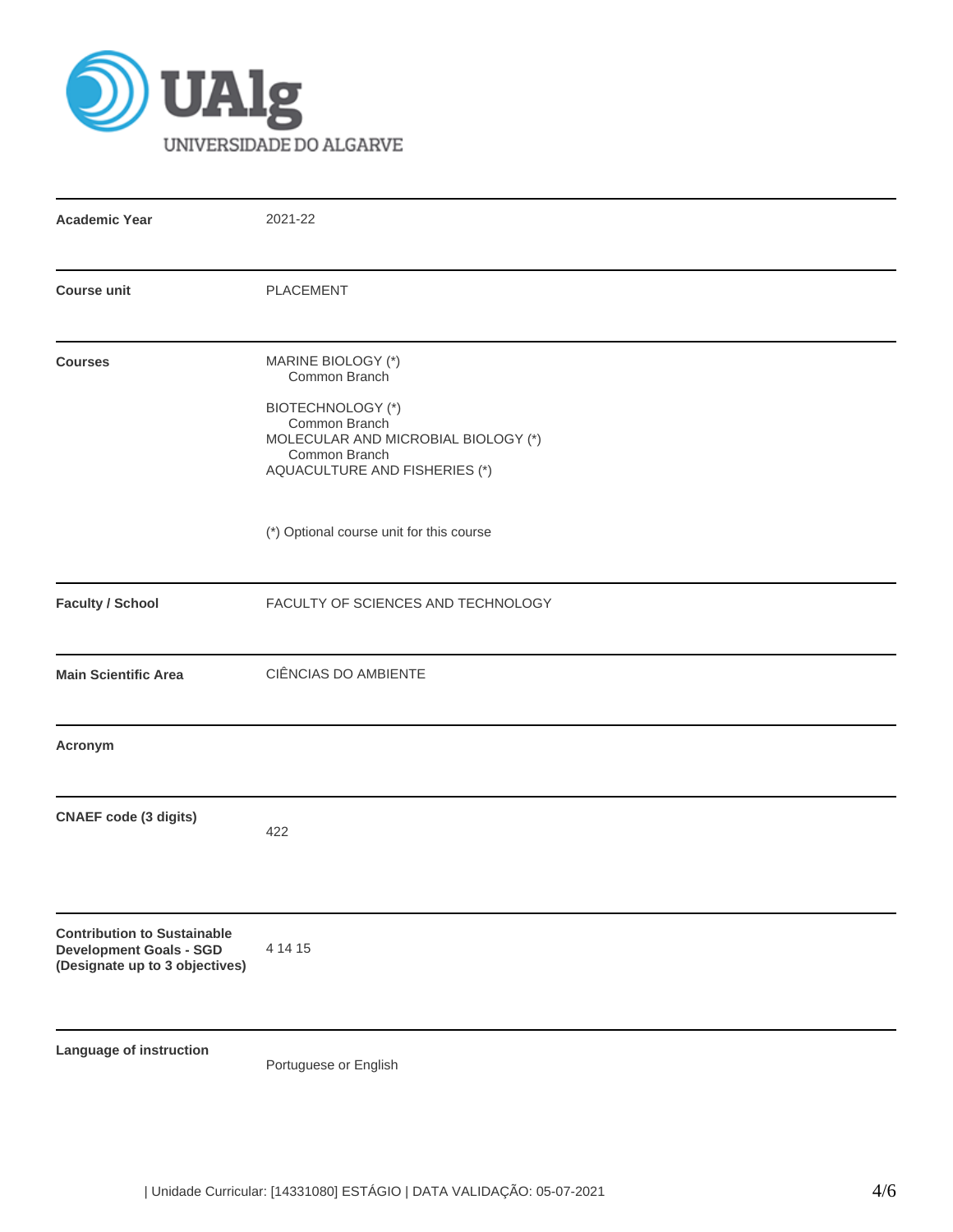

**Teaching/Learning modality**

Presencial

**Coordinating teacher** João Carlos Serafim Varela

**Teaching staff Type Classes Hours (\*)**

For classes taught jointly, it is only accounted the workload of one.



Tutorial; O - Other

### **Pre-requisites**

no pre-requisites

### **Prior knowledge and skills**

Biological scientific skills.

### **The students intended learning outcomes (knowledge, skills and competences)**

The objective of this course is to expose students to practical training and learning in a real life working environment, including internships in companies operating in the scientific area of the MSc programme.

### **Syllabus**

There is no syllabus. This is a practical training course. Students will be integrated in a research group or in the I&D team of a company where they will receive training and carry out different tasks under supervision.